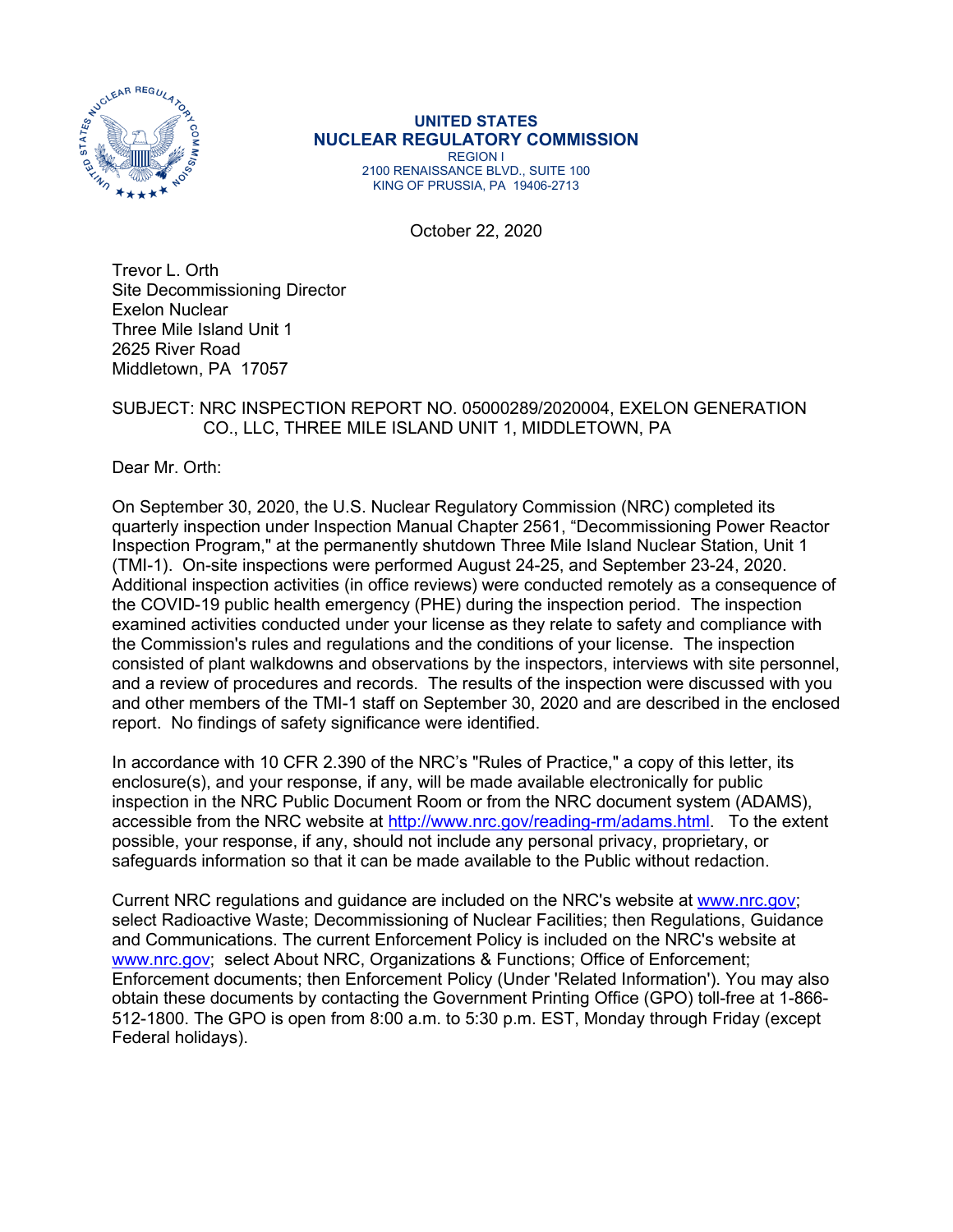No reply to this letter is required. Please contact Steve Hammann, at 610-337-5399, if you have any questions regarding this matter.

Sincerely,

## */RA/*

Anthony M. Dimitriadis, Chief Decommissioning, ISFSI, and Reactor HP Branch Division of Nuclear Materials Safety

Docket No.: 05000289 License No.: DPR-50

Enclosure: Inspection Report 05000289/2020004

cc w/ encl: Distribution via ListServ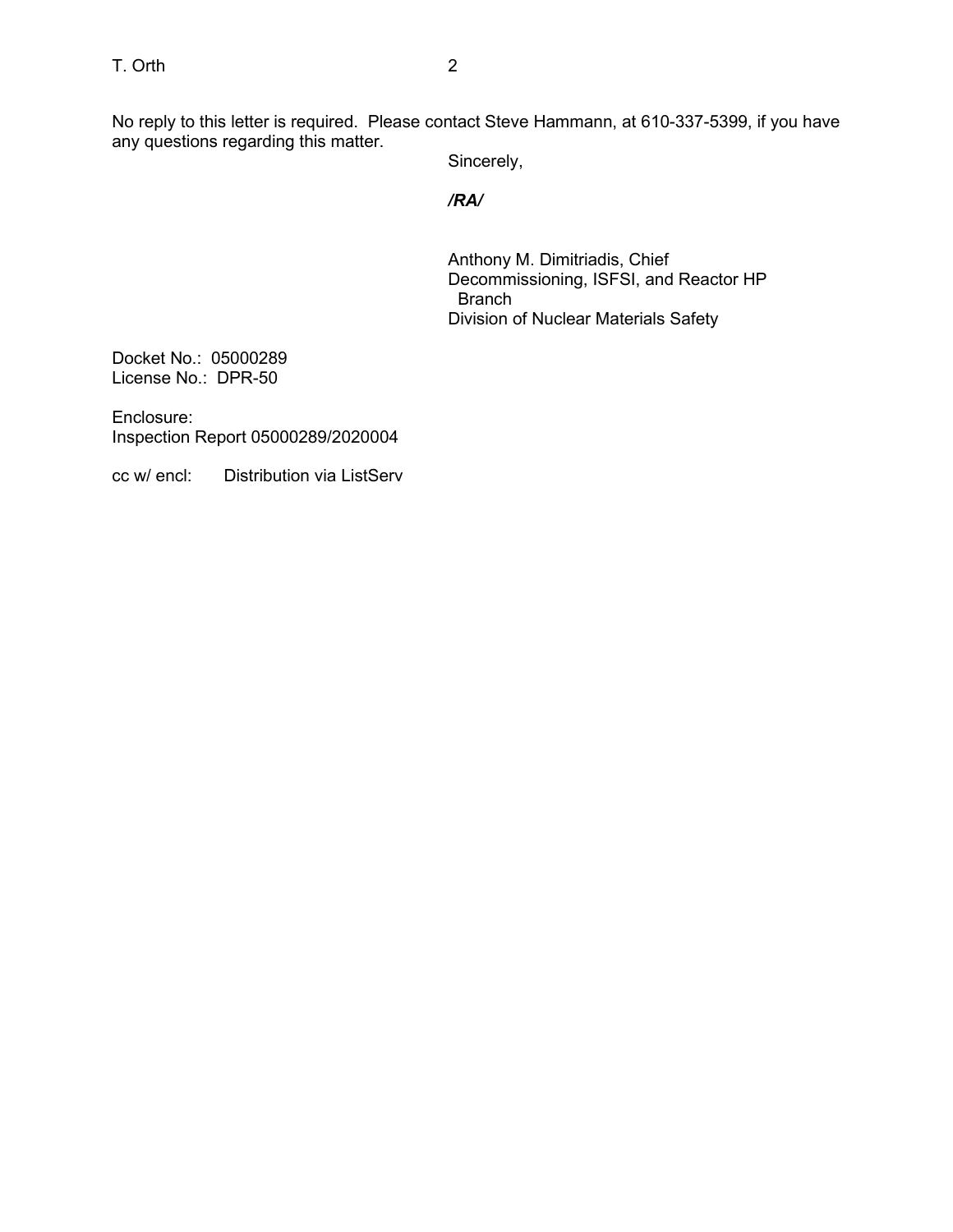NRC INSPECTION REPORT NO. 05000289/2020004, EXELON GENERATION CO., LLC THREE MILE ISLAND UNIT 1, MIDDLETOWN, PENNSYLVANIA DATED OCTOBER 22, 2020.

DOCUMENT NAME: \\nrc.gov\nrc\R1\Office\DNMS\WordDocs\Current\Insp Letter\LDPR-50.2020004.docx

SUNSI Review Complete: SHammann

After declaring this document AAn Official Agency Record it **will** be released to the Public.

To receive a copy of this document, indicate in the box: C = Copy w/o attach/encl = Copy w/<br>attach/encl N = No copy attach/encl N = No copy

| <b>IOFFICE</b> | DRP/RI      | <b>DNMS/RI</b>  |  |  |  |
|----------------|-------------|-----------------|--|--|--|
| <b>NAME</b>    | SHammann/sh | ADimitriadis/ad |  |  |  |
| <b>IDATE</b>   | 10/22/2020  | 10/22/2020      |  |  |  |

OFFICIAL RECORD COPY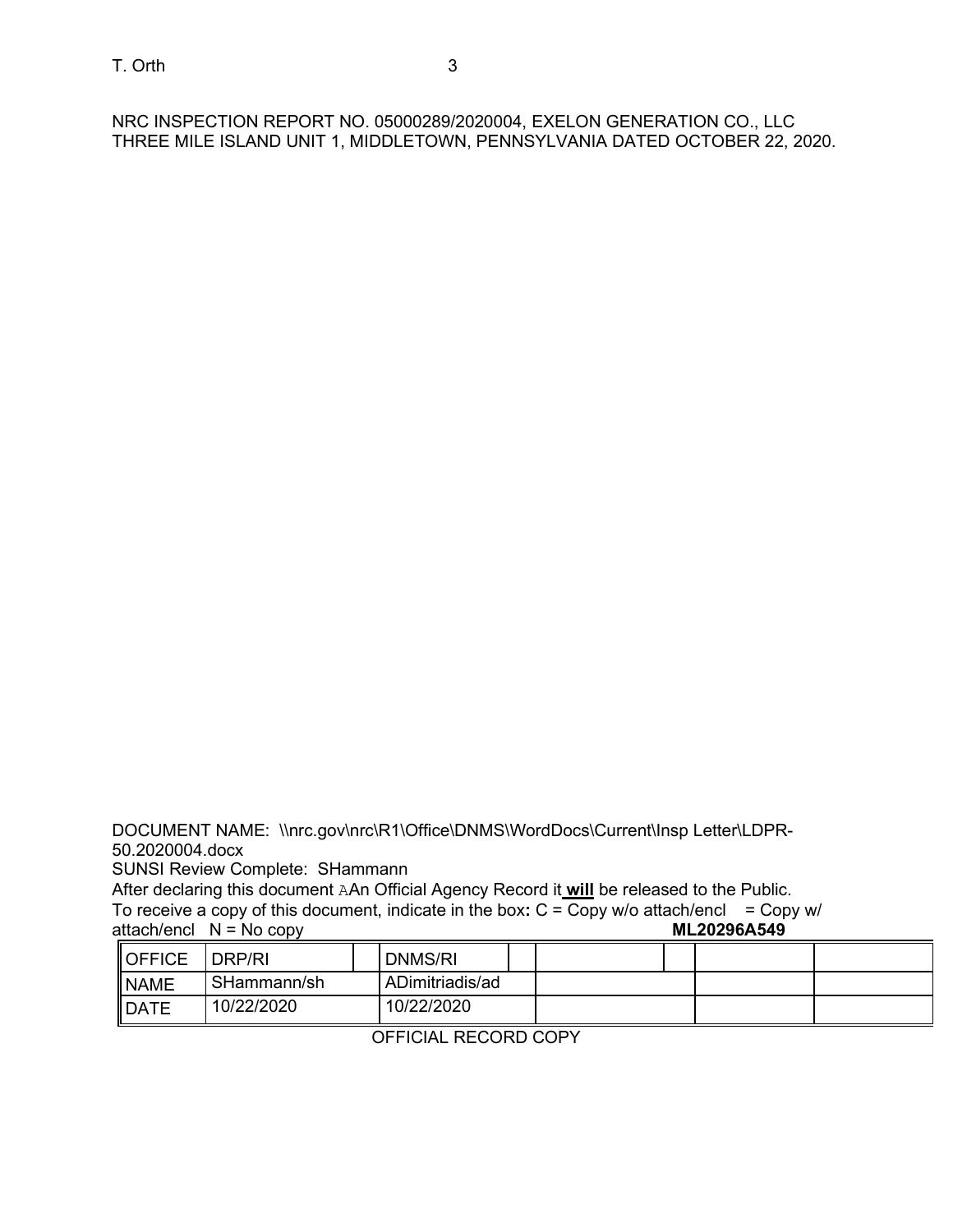# U.S. NUCLEAR REGULATORY COMMISSION Region 1

# Inspection Report

| Inspection No.           | 05000289/2020004                                                                                                                            |  |  |  |  |
|--------------------------|---------------------------------------------------------------------------------------------------------------------------------------------|--|--|--|--|
| Docket Number(s):        | 05000289                                                                                                                                    |  |  |  |  |
| License Number(s):       | <b>DPR-50</b>                                                                                                                               |  |  |  |  |
| Licensee:                | Exelon Generation Co., LLC (Exelon)                                                                                                         |  |  |  |  |
| Facility:                | Three Mile Island, Unit 1 (TMI-1)                                                                                                           |  |  |  |  |
| Location:                | Middletown, PA 17057                                                                                                                        |  |  |  |  |
| <b>Inspection Dates:</b> | July 1, 2020 to September 30, 2020                                                                                                          |  |  |  |  |
| Inspectors:              | Stephen Hammann, Senior Health Physicist<br>Decommissioning, ISFSI, and Reactor HP Branch<br>Division of Nuclear Materials Safety, Region I |  |  |  |  |
|                          | Jeff Rady, Emergency Preparedness Inspector<br><b>Plant Support Branch</b><br>Division of Reactor Safety, Region 1                          |  |  |  |  |
| Approved By:             | Anthony Dimitriadis, Chief<br>Decommissioning, ISFSI, and Reactor HP Branch<br>Division of Nuclear Materials Safety, Region I               |  |  |  |  |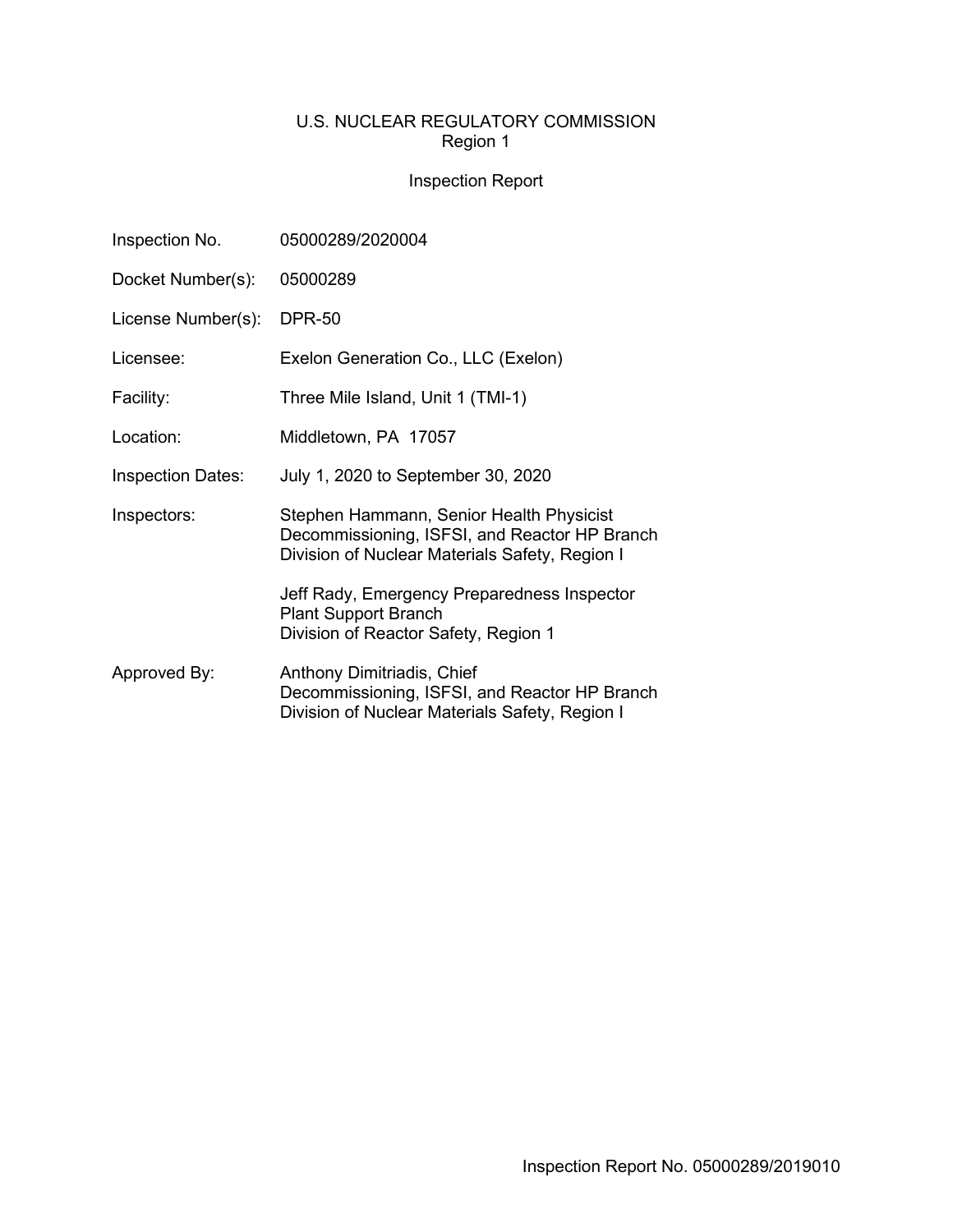### **EXECUTIVE SUMMARY**

#### Exelon Generation Co., LLC Three Mile Island Unit 1 NRC Inspection Report No. 05000289/2020004

An announced decommissioning inspection was performed TMI-1 from July 1, 2020, to September 30, 2020. The inspection included a review of effluent and environmental monitoring, and emergency preparedness. The inspection consisted of observations by the inspectors, interviews with site personnel, a review of procedures and records, and plant walkdowns. The NRC's program for overseeing the safe operation of a shut-down nuclear power reactor is described in Inspection Manual Chapter (IMC) 2561, "Decommissioning Power Reactor Inspection Program."

Based on the results of this inspection, no findings of safety significance were identified.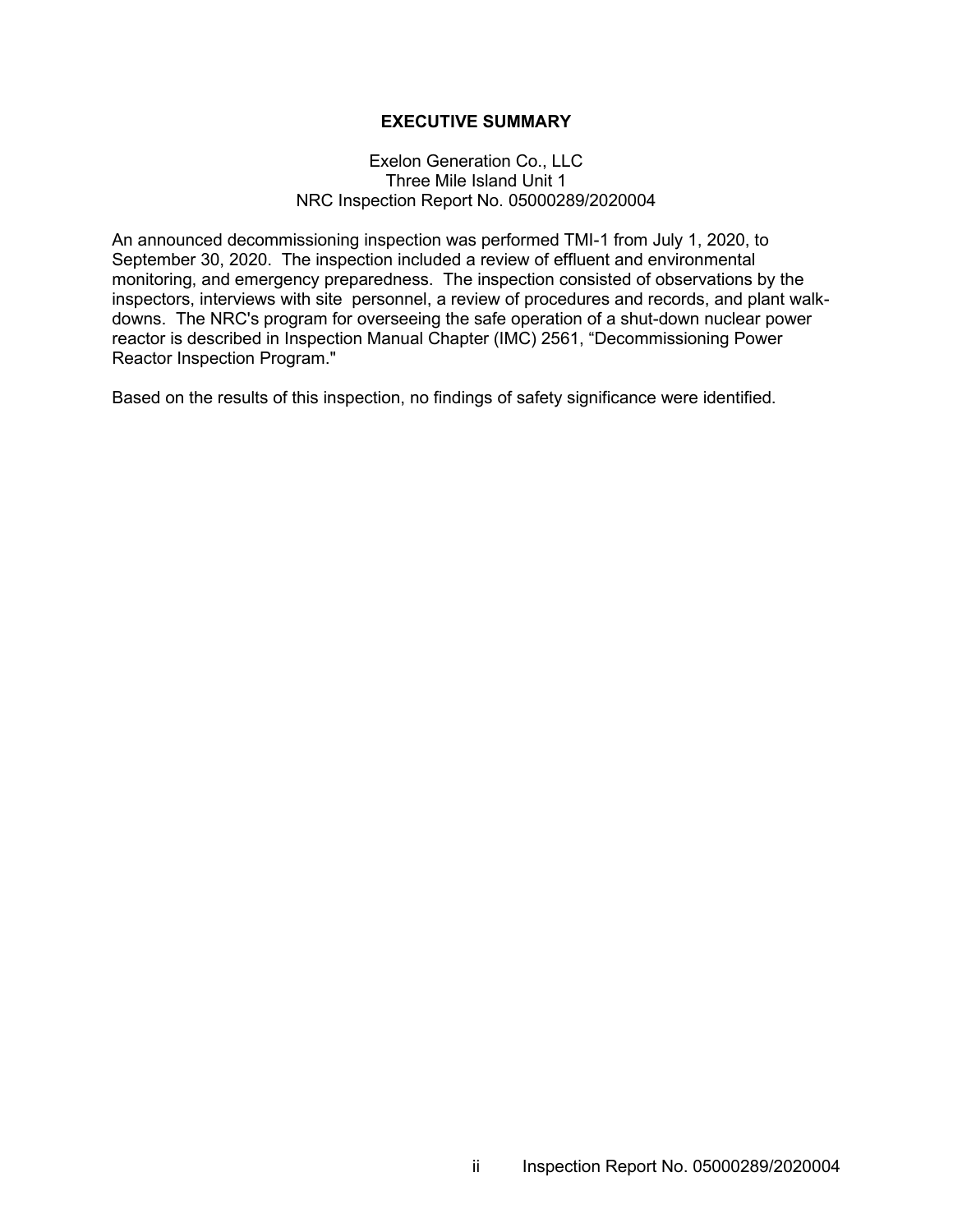### **1.0 Background**

On September 26, 2019, Exelon sent a letter [Agency Documentation and Management System (ADAMS) Accession Number ML19269E480] to the NRC certifying the permanent cessation of activities and certifying that the fuel had been permanently removed from the reactor. This met the requirements of 10 Code of Federal Regulations (CFR) 50.82(a)(1)(i) and 50.82(a)(1)(ii). TMI-1 is currently in the Post-Operation Transition phase of decommissioning as described in IMC 2561.

### **2.0 Post-Operation Transition Performance and Status Review**

#### a. Inspection Scope [Inspection Procedures (IP) 84750]

The inspectors reviewed activities and documentation associated with effluent and environmental monitoring programs to determine if the licensee effectively controlled, monitored, and quantified releases of radioactive materials in liquid and gaseous forms to the environment. The inspectors reviewed procedures, diagrams of effluent systems, the annual radiological environmental monitoring program (REMP) report, the annual radioactive effluent report, and the Off-Site Dose Calculation Manual (ODCM). The inspectors reviewed liquid and gaseous discharge permits to verify the releases were within the limits specified in the regulations and technical specifications and reviewed the implementation of TMI-1's radiological groundwater protection program to determine if it meets regulatory requirements. The inspectors also reviewed corrective actions related to the effluent release and environmental monitoring programs.

The inspectors accompanied operations and chemistry personnel on walkdowns of liquid and gaseous monitoring systems and discharge points to determine the material condition of equipment. The inspectors accompanied a chemistry technician during the collection and exchange of environmental air samples to verify sampling techniques are in accordance with procedures. The inspectors walked down selected dosimetry stations and monitoring wells to determine accessibility, material condition, and whether they were located as described in the ODCM.

#### b. Observations and Findings

The inspectors verified that effluent releases to the environment had been properly controlled, monitored, and quantified as required by NRC regulations. The inspectors verified that the annual radiological effluent and the annual REMP reports demonstrated that calculated doses were below regulatory dose criteria of 10 CFR 50, Appendix I. The inspectors verified the groundwater protection program had been adequately implemented. The inspectors determined that equipment was in good material condition and checked, calibrated and maintained as specified in the ODCM. The inspectors verified samples were taken in accordance with procedures and sampling stations were accessible and as described in the ODCM.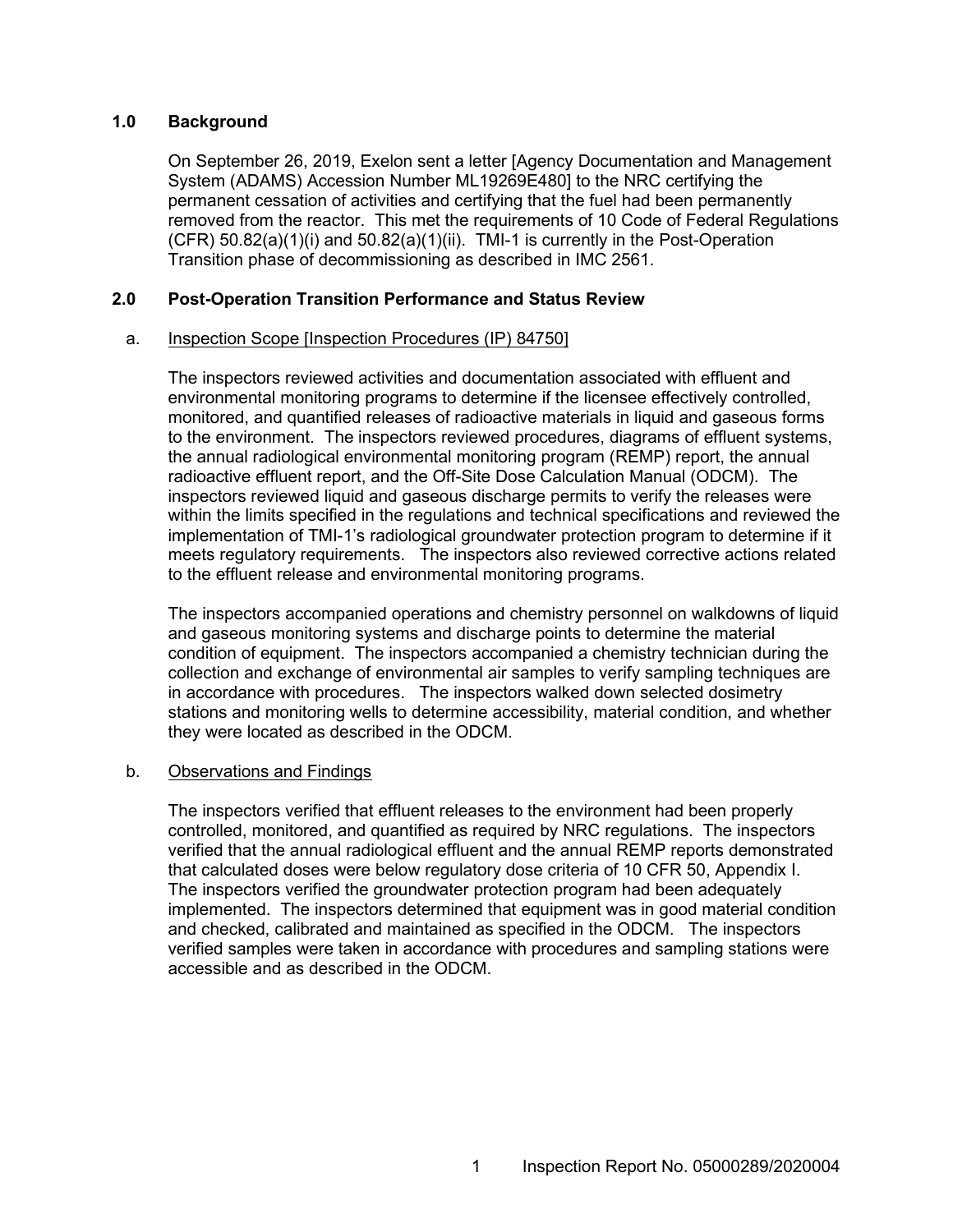### **3.0 Decommissioning Emergency Preparedness Program Evaluation**

#### a. Inspection Scope (IP 82501)

The inspectors reviewed Exelon's Emergency Preparedness (EP) program at TMI to determine whether the EP program had been maintained in a state of operational readiness. The inspection consisted of interviews with Exelon personnel and a review of procedures and records.

The inspectors reviewed the alert and notification system (ANS) procedures and the Federal Emergency Management Agency approved ANS design report to ensure compliance with design report commitments for system maintenance and testing.

The inspectors conducted a review of the TMI-1 Emergency Response Organization (ERO) augmentation staffing requirements and the process for notifying and augmenting the ERO to ensure the system was adequate to allow meeting ERO augmentation staffing and facility activation time commitments. The inspectors reviewed the ERO duty roster, applicable station procedures, augmentation test results, on-shift staffing analysis, and corrective action reports. The inspectors also reviewed a sample of ERO responder training records to determine if training and qualifications were up to date.

The inspectors reviewed 10 CFR 50.54(q) evaluations to determine whether changes made to the licensee's EP program continue to meet commitments, NRC requirements, and have not resulted in a reduction in effectiveness of the TMI-1 emergency plan.

#### b. Observations and Findings

The inspectors noted that Exelon maintained and tested the siren ANS in accordance with its design. The inspectors determined that the ERO staffing levels are sufficient to ensure augmentation can occur within the time requirements specified in the TMI-1 emergency plan.

The inspectors also noted that changes made to the TMI-1 emergency plan did not reduce its effectiveness and that screenings and evaluations contain the appropriate level of detail and basis to support the change. However, this review is not a formal safety evaluation and does not constitute formal NRC approval of the changes. Therefore, these changes remain subject to future NRC inspection in their entirety.

#### **4.0 Exit Meeting Summary**

On September 30, 2020, the inspectors presented the inspection results to Mr. Trevor Orth, Site Decommissioning Director, and other members of Exelon's staff. The inspectors verified that no proprietary information was retained by the inspectors or documented in this report.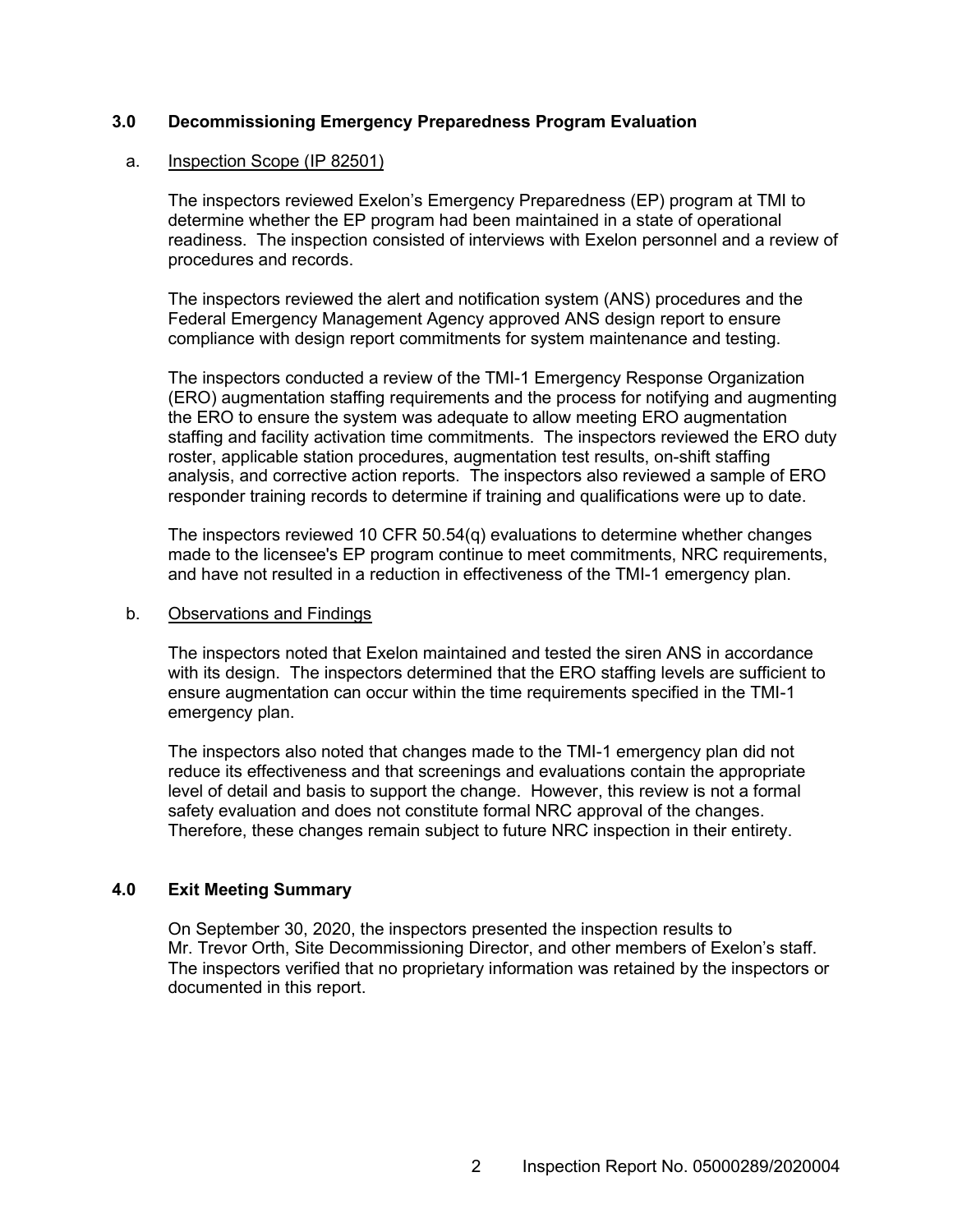# **PARTIAL LIST OF PERSONS CONTACTED**

- T. Orth, Site Decommissioning Director
- R. Bauman, Chemistry Technician Specialist, EIS
- B. Brady, Licensing and Regulatory Affairs
- E. Carreras, Emergency Preparedness Manager
- R. Holmes, Radiation Protection Manager
- D. Jordan, Decommissioning Specialist, Environmental
- T. Fitting, Chemistry Technician
- D. Musser, Environmental Specialist
- J. Piazza, Sr. Decommissioning Project Manager
- G. Rodriguez, Jr., Emergency Preparedness Specialist

### **ITEMS OPEN, CLOSED, AND DISCUSSED**

None

## **LIST OF DOCUMENTS REVIEWED**

#### **Reports**

2019 Annual Radiological Effluent Release Report 2019 Annual Radiological Environmental Operating Report Monthly Siren Test Reports, dated 4/18 to 2/20 NOSA-TMI-18-03, 2018 Emergency Preparedness Audit Report, dated 4/18/18 NOSA-TMI-19-03, 2019 Emergency Preparedness Audit Report, dated 4/10/19 TMI 2018 Drill and Exercise Performance Evaluation Report, dated 7/11/18 TMI 2018 Medical Drill Evaluation Report, dated 12/11/18 TMI 2019 Emergency Exposure Drill Evaluation Report, dated 11/21/19 Three Mile Island U-1, Defueled Safety Analysis Report Three Mile Island Nuclear Station Units 1 and 2, Annual Radiological Groundwater Protection Program Report, 1 January through 31 December 2019 **Procedures** CY-AA-130-201, Rev. 8, Radiochemistry Quality Control CY-AA-170-100, Rev. 2, Radiological Environmental Monitoring Program CY-AA-170-300, Rev. 3, Offsite Dose Calculation Manual Administration CY-AA-170-1000, Rev. 11, Radiological Environmental Monitoring Program and Meteorological Program Implementation CY-AA-170-1100, Rev. 4, Quality Assurance for Radiological Monitoring Programs CY-ES-237, Rev. 1, Air Iodine and Air Particulate Sample Collection for Radiological Analysis CY-ES-239, Rev. 0, Collection/Exchange of Field Dosimeters for Radiological Analysis CY-ES-244-F-03, Rev. 2, Radiological Environmental Monitoring Program Site Specific

### Sample Collection Information for Three Mile Island Nuclear Station

CY-TM-170-203, Rev. 8, Unit Vent (RM-A-8 and RM-A-9) Sampling

CY-TM-170-1001, Rev. 2, Radiological Environmental Monitoring Program (REMP) Data Review

CY-TM-170-2001, Rev. 2, Releasing Radioactive Liquid Waste

CY-TM-170-2005, Rev. 1, Dose Calculations For Liquid And Gas Effluents

- CY-TM-170-2007, Rev. 2, Non-Routine Effluent Releases
- CY-TM-170-2011, Rev. 3, Releasing Radioactive Gaseous Effluents Waste Gas Tanks A (B)  $(C)$
- CY-TM-170-2012, Rev. 3, Releasing Radioactive Gaseous Effluents Reactor Building Purges-TMI-1